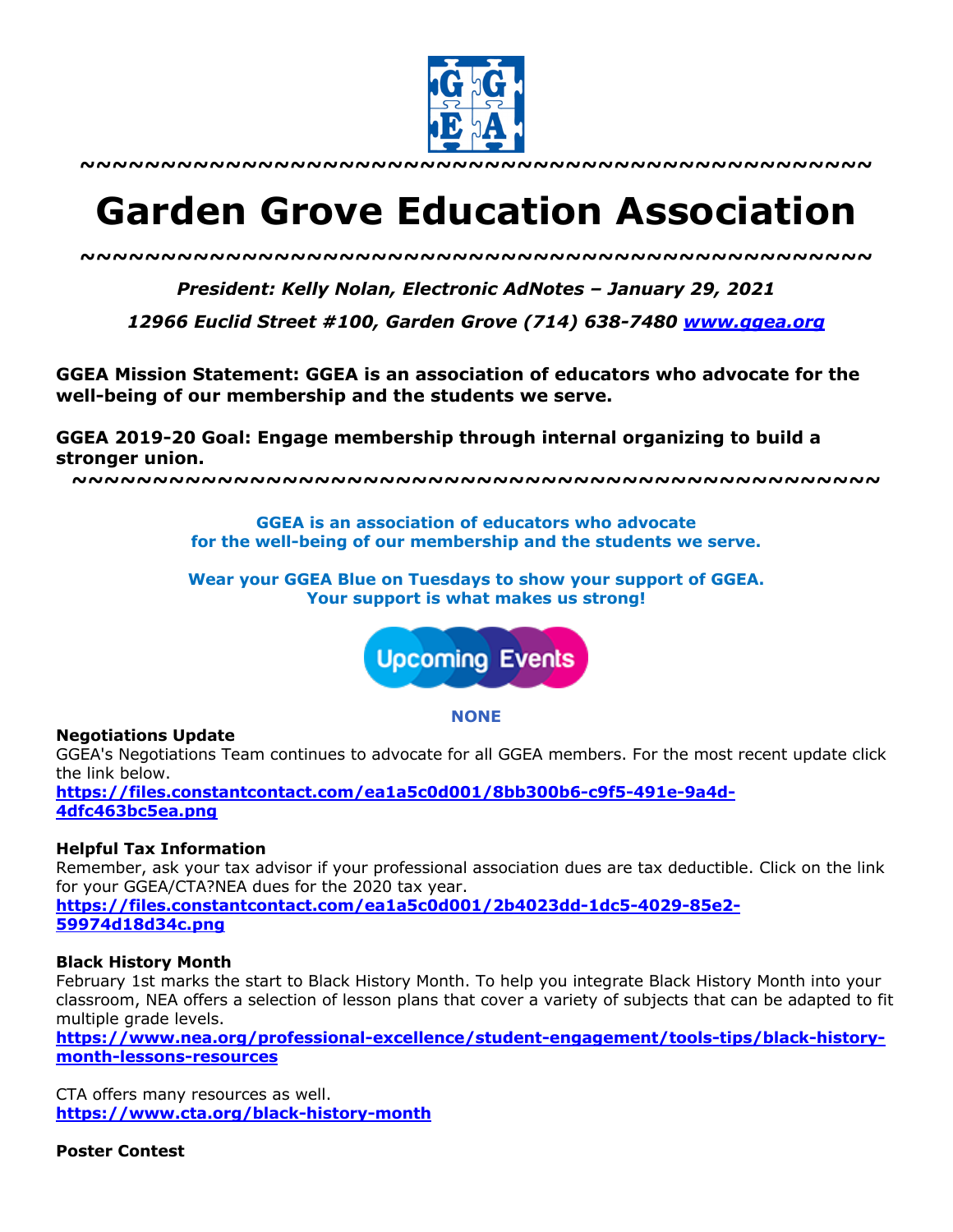This was in an earlier AdNote this year. Orange Service Center Council's (OSCC) Equity Team is conducting its poster contest once again. All K-12 students are encouraged to submit their artwork around the themes of Ethnic Minority Issues, LGBTQ+ Issues, Women Issues, or People with Disabilities Issues. Posters are due April 2, 2021. For more information click on the link below. **https://files.constantcontact.com/ea1a5c0d001/187d2c16-332a-4c2e-91d8- 430f5760caef.png**

# **GGEA Scholarships**

GGEA offers seven (7) scholarships to graduating seniors which are provided from the dues of GGEA members. They are offered in the following areas: Garden Grove Unified School District Graduating Seniors (4), Graduating Seniors of a Garden Grove Education Association (GGEA) member (2), and the Arlene Pavey Scholarhsip also offered to a graduating Senior of a Garden Grove Education Association (GGEA) member. *Please note there are deadlines in applying.*  **https://files.constantcontact.com/ea1a5c0d001/4685d142-cec8-4e50-bc74-1e49cf958332.pdf**

## **Maternity Workshop**

GGEA/GGUSD will offer its second maternity workshop for the year on Monday, February 22, from 3:30-5. District Insurance and TheStandard Disability Insurance Reps will also be in attendance. **Please RSVP to jennyg@ggea.org.**

# **Electronic Voting Coming to GGEA**

The office staff and I met today with our R&E Chair Willie Burghard to go over the internal logistics of setting up voting.

Voting will be conducted using our personal emails that we have on the GGEA data base. These emails will not be used for any other purpose besides GGEA communications and chapter voting.

In order to have a successful election process, it is imperative that we have your correct email address. Some of you will require mail ballots and we will need your correct mailing address.

#### **Please email jennyg@ggea.org or membership@ggea.org if your personal email and/or mailing address has changed.**

As we get more information on how electronic voting will work, we will let you know.

## **GGEA/GGUSD Job Share Information Meeting**

Job sharing is an opportunity for a permanent employee to provide service on a part-time basis with another permanent employee. Participants must be permanent teachers willing to provide a written commitment to serve a minimum of one year in the job-sharing position. The deadline for submitting a request to participate in job-sharing shall be March 15 of any given year.

GGEA/GGUSD will provide an information meeting on Thursday, February 11 from 3:30-5.

## **Please RSVP to jennyg@ggea.org**

A flyer will be sent out this Monday, 1/25/2021.

## **CTA Virtual Conferences in February**

I will continue to update as future conference dates approach. **Please RSVP to jennyg@ggea.org** if you are registering for these conferences.

# **February 4-7 CTA Good Teaching Conference (GTC) Elementary Home Edition! Grades TK-5**

The CTA Good Teaching Conference continues to support excellent teaching and learning practices for classroom teachers via peer-to-peer instruction. GTC offers a variety of diverse workshops focused on relevant curriculum content areas.

## **February 18-21 CTA New Educator Weekend (NEW)**

This conference is for new CTA members. The conference is for educators in their first three years in the profession. The New Educator Weekend has everything that educators need to be successful in their first years of teaching with sessions and electives concentrating on:

- Online Classroom Management Creating a Productive and Inspiring Learning Environment
- Best Practices for Distance Learning
- Technology Tips and Tricks